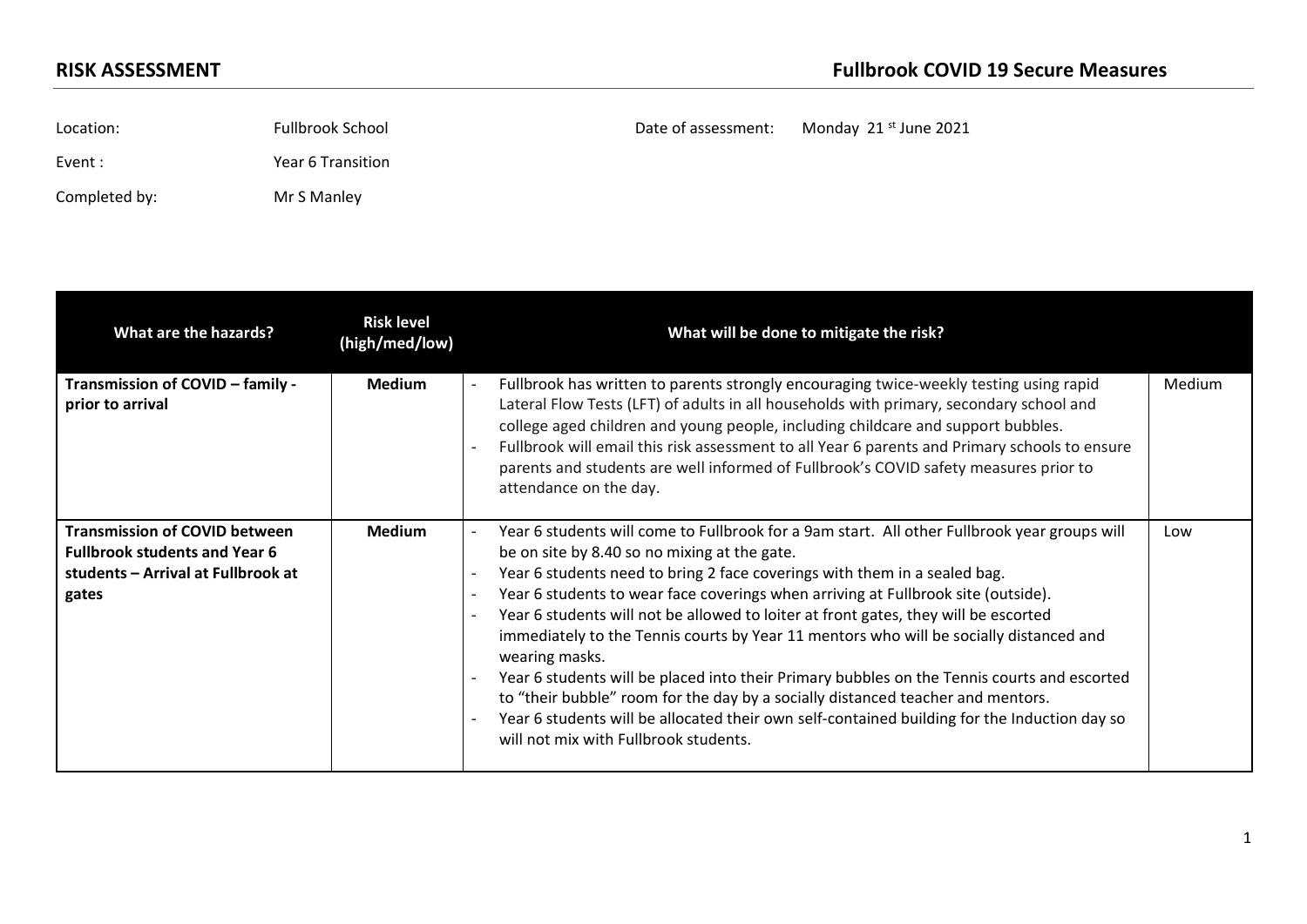| <b>Transmission of COVID between</b>   | High          | Year 6 students will be placed into groups within their Primary school bubble e.g. New Haw       | Low |
|----------------------------------------|---------------|--------------------------------------------------------------------------------------------------|-----|
| Year 6 students from different         |               | students will be with New Haw students only, Byfleet students with Byfleet students only         |     |
| settings at Fullbrook site - Classroom |               | etc.                                                                                             |     |
| & lessons                              |               | Year 6 students will be in 1 classroom only in the allocated building during their visit for the |     |
|                                        |               | duration of the school day. All seating is arranged facing forwards.                             |     |
|                                        |               | Classrooms will be well ventilated by having windows open.                                       |     |
|                                        |               | Hand sanitizer in each classroom. All students will be asked to hand sanitize on arrival at      |     |
|                                        |               | their room and each time they leave the room and return.                                         |     |
|                                        |               | Teaching staff and mentors will ensure Year 6 students are using hand sanitiser regularly.       |     |
|                                        |               | Students will be expected to use hand sanitiser upon arrival and exit of their allocated room    |     |
|                                        |               | throughout the day.                                                                              |     |
|                                        |               | Students will wear face coverings when moving about the building e.g. to go to the toilet, in    |     |
|                                        |               | corridors on the way to break/lunch. Students will be asked to bring 2 face coverings in         |     |
|                                        |               | sealed plastic bags.                                                                             |     |
|                                        |               | Catch-it, bin-it, kill-it approach to respiratory hygiene will be promoted by all staff involved |     |
|                                        |               | in the day. Tissues and bins are available in every classroom. Students will be told to sanitize |     |
|                                        |               | once tissues have been disposed of.                                                              |     |
| Transmission of COVID-while            | <b>Medium</b> | One way system in operation in school. Posters, floor markings and signage are visual            | Low |
| moving around school                   |               | within the Induction area and across the school.                                                 |     |
|                                        |               | If moving within the school building e.g. going to the toilet, library visit, students will be   |     |
|                                        |               | required to wear face coverings.                                                                 |     |
|                                        |               | Students will be escorted on a restricted tour of the school, mainly around the outside of       |     |
|                                        |               | the school building, so fully ventilated.                                                        |     |
|                                        |               |                                                                                                  |     |
| <b>Transmission of COVID -</b>         | <b>Medium</b> | Lunch will be held on the field within their Primary school bubbles.                             | Low |
| Lunch                                  |               | Year 6 students will be kept away (using coned off areas) from any secondary students who        |     |
|                                        |               | may have PE at the same time on the field.                                                       |     |
|                                        |               | If raining students will have their lunch in their allocated classroom in their Primary bubble.  |     |
|                                        |               | Toilets will be thoroughly cleaned in preparation for the Induction Day.                         |     |
| <b>Transmission of COVID - Use of</b>  |               | Year 6 students will have access to the toilets in their allocated Induction building.           |     |
| toilets                                | Low           | Hand sanitizer will be present outside the toilets to be used on entry and exit.                 |     |
|                                        |               | Year 6 students will be reminded by teaching staff and mentors to use the sanitiser upon         |     |
|                                        |               | entry and exit of the toilets.                                                                   |     |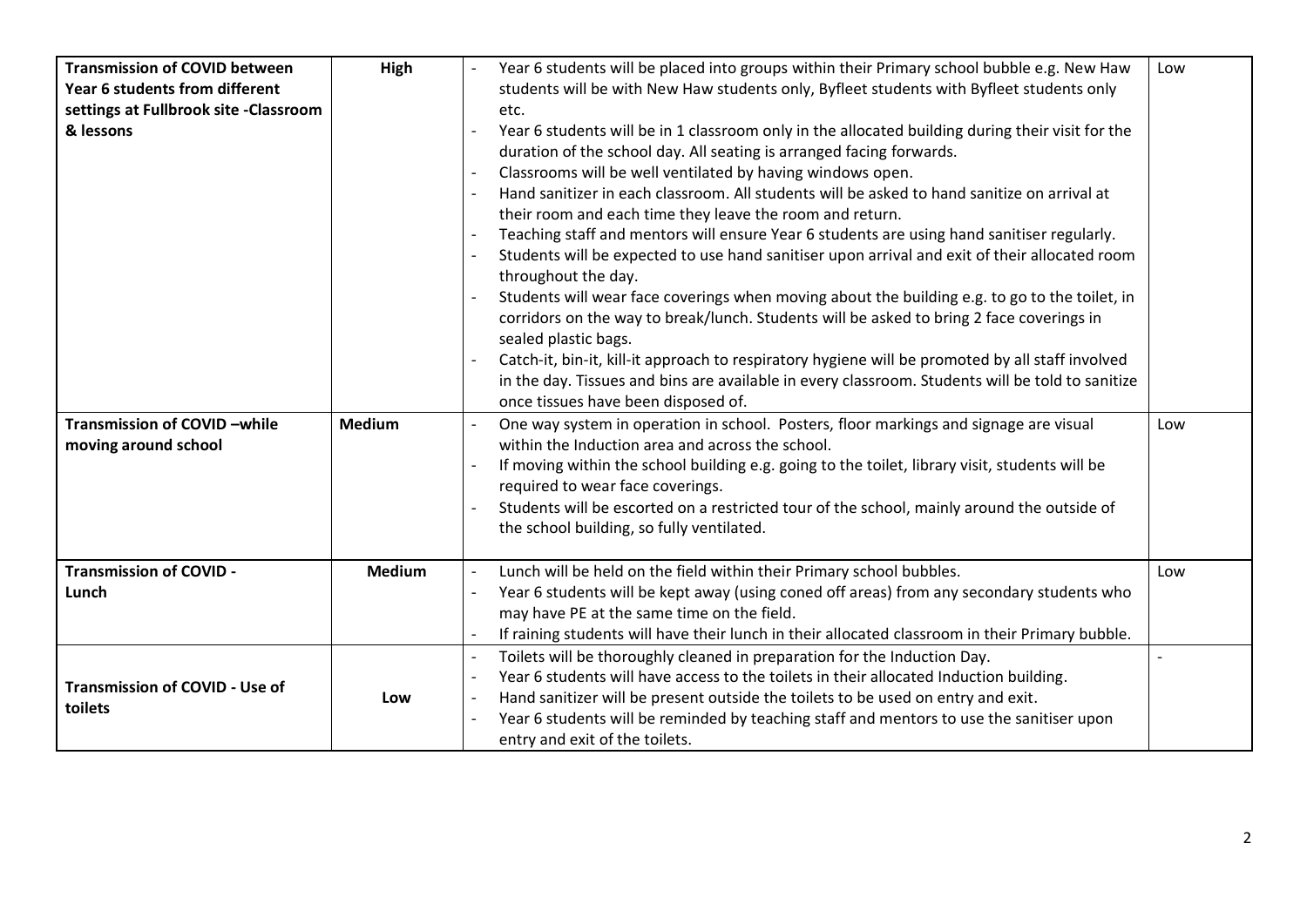| <b>Transmission of COVID - Water</b><br><b>Fountains</b>                                                     | Low           | Water fountains around the school are closed and not in use.<br>Students will be required to bring a water bottle.<br>There will be bottled water available if students have forgotten to bring a drink with them<br>or have run out and require hydration.                                                                                                                                                                                                                                                                                                                  |     |
|--------------------------------------------------------------------------------------------------------------|---------------|------------------------------------------------------------------------------------------------------------------------------------------------------------------------------------------------------------------------------------------------------------------------------------------------------------------------------------------------------------------------------------------------------------------------------------------------------------------------------------------------------------------------------------------------------------------------------|-----|
| Transmission of COVID - placing<br>into mixed tutor groups                                                   | High          | The last session of the day will see students being placed into their mixed September tutor<br>groups OUTSIDE on the Tennis Courts where students get to meet their tutor group peers<br>and their new tutor. Ventilation high.<br>Students will be required to wear face coverings during this time.<br>Students will be in big allocated areas to allow for social distancing and to minimise contact<br>with other mixed groups.<br>This will be a short session $-30$ mins long.<br>Students tutor groups will be informed to self-isolate should a positive case occur. | Low |
| Transmission of COVID - leaving<br>school                                                                    | <b>Medium</b> | Year 6 students will be released at 2.30pm before any other year group.<br>Year 6 students will be required to wear their face coverings.                                                                                                                                                                                                                                                                                                                                                                                                                                    | Low |
| Transmission of COVID - if there is a<br>confirmed case within a Primary<br>bubble                           | Low           | Teachers to place Year 6 students into a seating plan within their Primary school bubble in<br>their allocated classroom.<br>If there is a confirmed case following the event, Fullbrook will be able to provide Primary<br>$\blacksquare$<br>schools with the seating plan for that classroom, to enable Primary schools to complete<br>track and trace.                                                                                                                                                                                                                    |     |
| <b>Risk of transmission of COVID</b><br>between Year 6 students and<br>teachers                              | <b>Medium</b> | Teachers to remain in their 'technical areas' 2m away from year 6 students at the front of<br>the class.<br>Teacher to wear face coverings when teaching.<br>Frequent hand sanitisation and cleaning of desk at end of lesson (in line with current<br>$\blacksquare$<br>Fullbrook practice).                                                                                                                                                                                                                                                                                | low |
| <b>Risk of transmission of COVD</b><br>between Year 6 students and Year<br>10(11) mentors.                   | <b>Medium</b> | Ambassadors to remain in their 'technical areas' 2m away from year 6 students at the front<br>of the class.                                                                                                                                                                                                                                                                                                                                                                                                                                                                  | Low |
| <b>Fullbrook unaware of positive case</b><br>of COVID at the event that is not<br>discovered till afterwards | <b>Medium</b> | Positive cases to be reported at home school as usual.<br>$\blacksquare$<br>Primary school to inform Fullbrook of positive case. Fullbrook will inform Heads of feeder<br>$\blacksquare$<br>primary schools of the importance to do this.<br>Fullbrook will identify student within close proximity to the positive case from the bubble in<br>classrooms and from the tutor group that met outside at the end of the day.                                                                                                                                                   | Low |